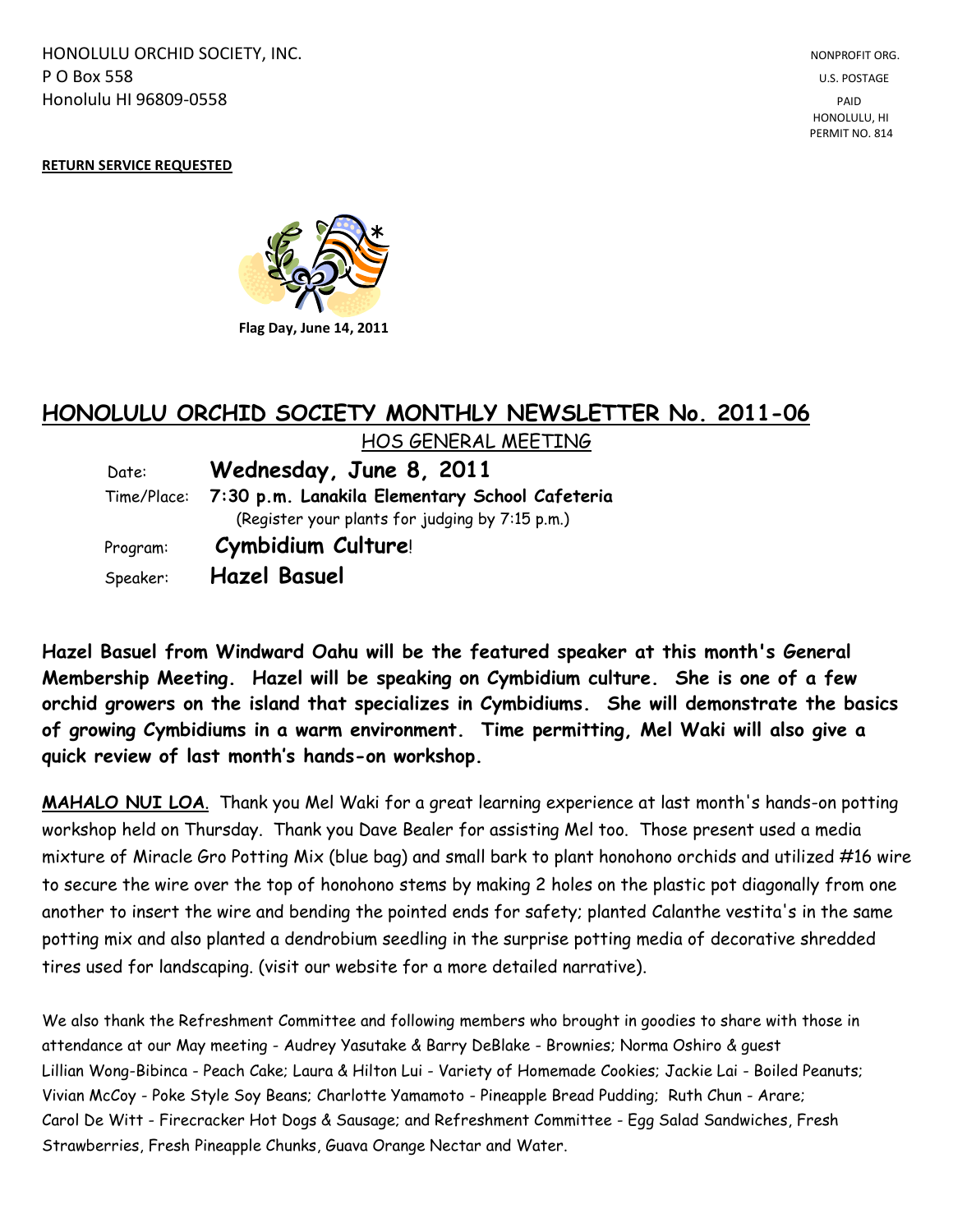**Oops! Corrections needed! Correct spelling of plant names for April 2011 Culture Awards:** 1st Place - Paph. (Bengal Lancers x Kolokapingii), owner - Wilbur Chang 2nd Place - Den. schuetzei, owner - Ruth Chun 3rd Place - Lc. Brian Carwile, owner - Penny Hattal

#### **May 2011 Culture Awards:**

1st Place - Bc. Donna Kimura 'Asa", owner - Roy Andrade 2nd Place - Den. linguella, owner - David Bealer 3rd Place - Lyc. (pewellii x aromatica), owner - Violet Yamaji

**Summer 2011 Orchid Safari** coming up on Saturday, July 9, 2011. Aiea Orchid Club members will join with HOS members to venture to Palolo and the Windward side of the island checking out Kawamoto Orchids, Puanani Orchids and H & R Nurseries. We **meet at McDonald's Palolo, 3254 Waialae Avenue by 8:00 am for departure at 8:15 am** to begin the Safari! RESERVE THIS DATE ON YOUR CALENDAR!

**" " " " " " " " " " " " " " " " " " " " " " " " " " " " " " " " " " " " " " " " " " " " " " " " " " " " " " " " " " MEMBERS WE WELCOME YOUR HELP ONCE AGAIN!**

**SUPPORT YOUR SOCIETY THROUGH VOLUNTEERING YOUR PLANTS, TIME AND ENERGY!** If you need help with getting your plants to the shows,

**call Williette Wong at 488-2262 or Carol De Witt at 845-3749**

so that arrangements can be made. (leave message with name/phone number if we don't pick up)

**AIEA ORCHID CLUB, INC. 30th ANNUAL ORCHID SHOW & PLANT SALE.** Scheduled for Friday and Saturday, June 10 & 11, 2011 from 9 am to 6 pm (Chicken Sale Saturday only from 9 am to 2 pm) and Sunday, June 12, 2011 from 9 am to 3 pm (plant sales close at 2 pm on Sunday) at Aiea Elementary School Cafeteria, 99-3370 Moanalua Road, Aiea (mauka of Aloha Stadium).

HOS MEMBERS -- **Set up will be on Thursday, June 9, 2011 from 12 noon. (Plant registration is 9:00 am to 4:00 pm).** -- PLEASE BRING YOUR PLANTS AND REGISTER THEM BY 12 NOON SO THAT WE CAN COMPLETE THE DISPLAY SET-UP BY 3:30 PM; BRING GREENS, PELE'S HAIR AND PROPS TOO. **We will be setting up a 10' x 10' display.** 

**" " " " " " " " " " " " " " " " " " " " " " " " " " " " " " " " " " " " " " " " " " " " " " " " " " " " " "**

## **SHOWS TO VISIT:**

**Ewa Orchid Society 60th Annual Orchid Show - "Orchids for Ewa"**. **Must see! Friday & Saturday, July 8 & July 9, 2011 from 9:00 am to 6:00 pm and Sunday, July 10 2011 from 9:00 am to 3:00 pm (plant sales close at 2:00 pm) at Ewa Elementary School, 91-1280 Renton Road, Ewa. Admission: Free (donations welcome).**

**NEWS FLASH! (:** Last orchid show for calendar year 2011 :) **Honolulu Orchid Society's Annual Orchid Show & Plant Sale is scheduled to be held Friday, October 7,2011 through Sunday, October 9, 2011 at Washington Middle School Cafeteria. Registration of plants and set up of displays will be on Thursday, October 6, 2011. MORE INFORMATION TO FOLLOW!!! "Show Theme" suggestions welcomed!**